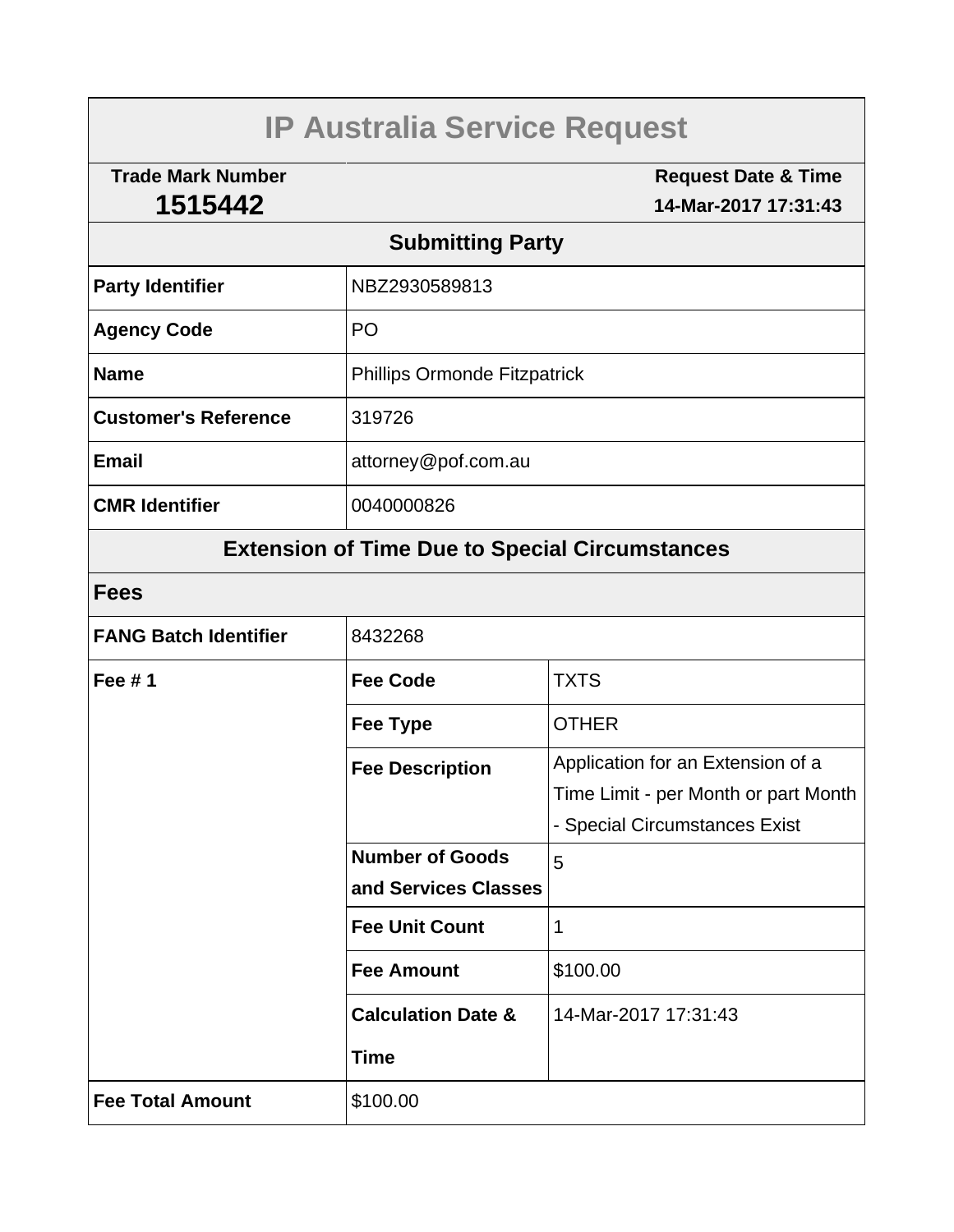| <b>Service Request Details</b>    |                                      |  |  |
|-----------------------------------|--------------------------------------|--|--|
| <b>Channel</b>                    | B <sub>2</sub> B                     |  |  |
| <b>Batch Identifier</b>           | SMBM-0001213589                      |  |  |
| <b>Batch Reference</b>            | 210121                               |  |  |
| <b>Service Request Identifier</b> | STXX-0002259029                      |  |  |
| <b>Service Request Code</b>       | <b>TXR</b>                           |  |  |
| <b>Request Date &amp; Time</b>    | 14-Mar-2017 17:31:43                 |  |  |
| <b>Customer's Reference</b>       | 319726                               |  |  |
| <b>Application numbers</b>        | <b>Customer's IP Right Reference</b> |  |  |
| 1515442                           | 1070907                              |  |  |
| <b>SAP Receipt Number</b>         | 0077890950                           |  |  |
| <b>Contact Details</b>            |                                      |  |  |
| <b>Phone</b>                      | 03 9614 1944                         |  |  |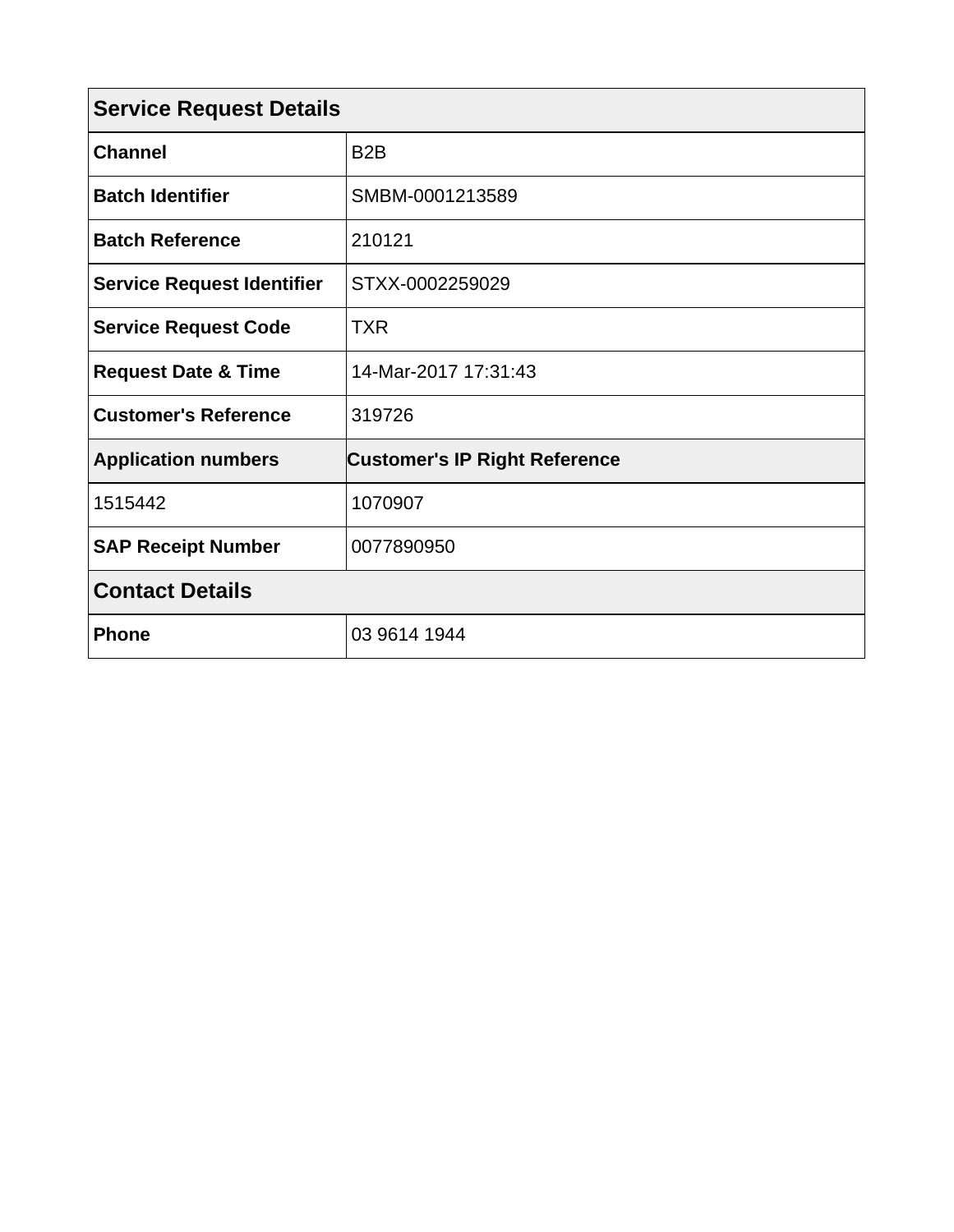| <b>Customer Supplied Documents</b> |                      |                           |                 |  |  |
|------------------------------------|----------------------|---------------------------|-----------------|--|--|
| <b>Document</b>                    | <b>Document Type</b> | <b>Document File Name</b> | <b>Physical</b> |  |  |
| <b>Sequence</b>                    |                      |                           | <b>Media</b>    |  |  |
|                                    | Other                | AT37-1070907.docx         | <b>No</b>       |  |  |
| $\overline{2}$                     | Declaration          | 1943_001.pdf              | No              |  |  |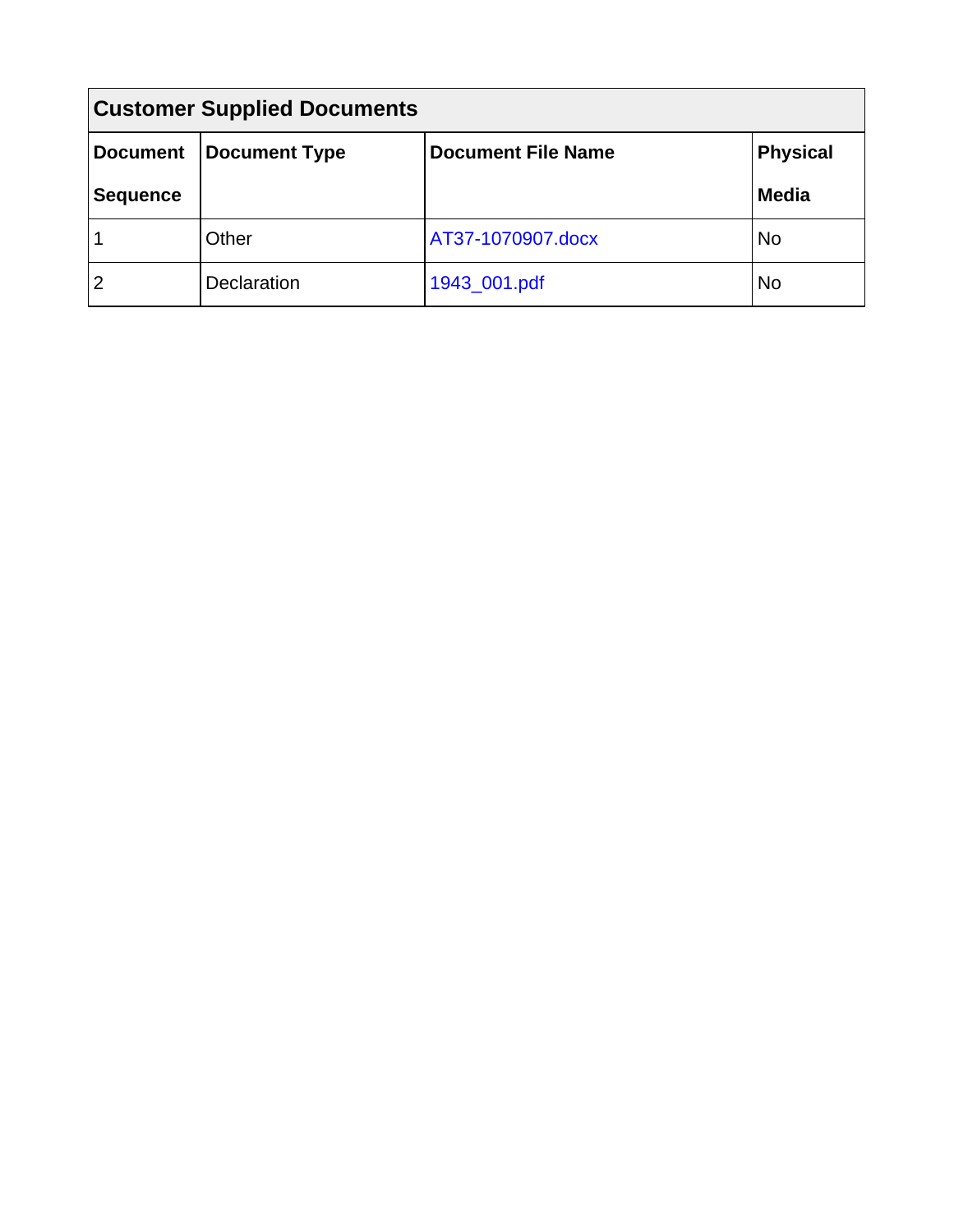### **Trade Marks Act 1995**

## **Application for an Extension of Time under Section 224 for Acceptance**

#### **Details of applicant for extension of time**

Name: **VCE Company LLC** 

Address: 1500 North Greenville Avenue, Suite 1100, Richardson, Texas, 75081, United States of America

Address for Service and Correspondence:

#### **Phillips Ormonde Fitzpatrick 333 Collins Street Melbourne Victoria 3000**

#### **Telephone No.: (03) 9614 1944 Facsimile No.: (03) 9614 1867**

#### **Part 1 Formality Details**

Trade Mark No(s). 1515442

In the name of VCE Company LLC

Fee Paid \$100.00

#### **Part 2 Extension Details**

Application is made for an extension of time of one (1) month to extend the due date for acceptance from 16 March 2017 to 16 April 2017.

The extension is required because of:

Special circumstances

 $\Box$  The facts on which the extension is based are set out in the accompanying declaration.

#### **Part 3 Declaration in support of extension application**

See attached Statutory Declaration.

Reference: 1070907

Dated: 14 March 2017

he.

PHILLIPS ORMONDE FITZPATRICK Attorneys for: VCE Company LLC Hwth fee: \$100.00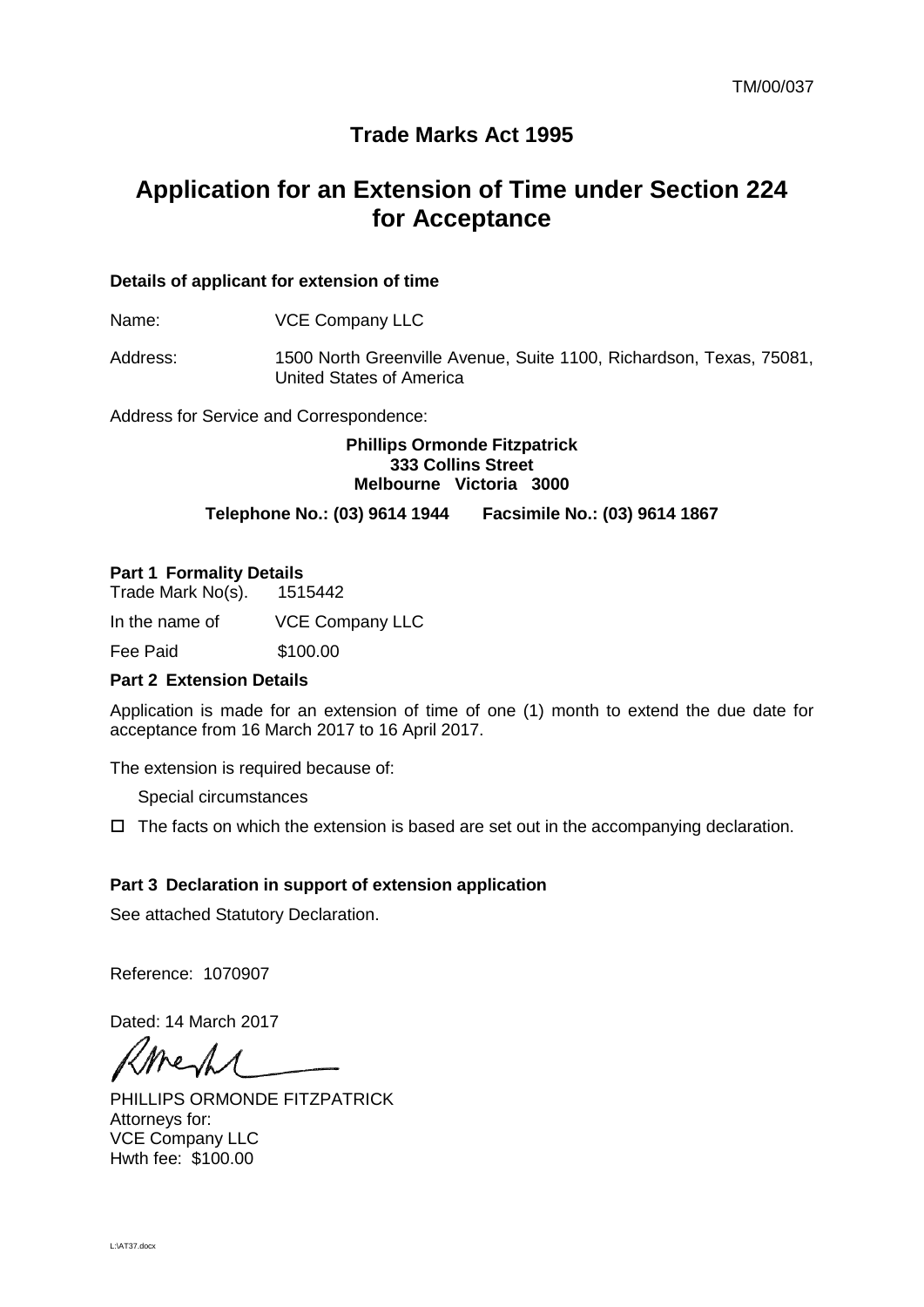STATUTORY DECLARATION Statutory Declarations Act 1959

> lN THE MATTER OF Australian Trade Mark Application 1515442 VCE (Logo) in classes 9, 16, 37, 41, 42 in the name of VCE Company LLC

#### STATUTORY DECLARATION

l, MICHAEL O'DONNELL of Level 16, 333 Collins Street, Melbourne, Victoria 3000, Australia make the following declaration under the Statutory Declarations Act 1959:

- $1<sub>n</sub>$ I am a Partner of the firm Phillips Ormonde Fitzpatrick of Level 16, 333 Collins Street, Melbourne, Victoria 3000, Australia (my firm) and in that capacity I am responsible for the conduct of this trade mark application.
- Matters declared to herein are known to me personally or have been ascertained from the records of my firm to which I have access.  $2.$
- On September 7, 2016, Dell lnc. acquired EMC Corporation and its subsidiaries including VCE Company LLC. My firm was advised on 17 October 2016 to assume responsibility for this trade mark application from Pizzeys Patent and Trade Mark Attorneys Pty Ltd.  $3<sub>ii</sub>$
- On 18 October 2016, my firm received from Pizzeys Patent and Trade Mark Attorneys Pty Ltd a copy of their file on this application. We immediately reviewed the file and provided advice to our instructor Dell lnc. as to what information is needed to advance the present application. 4
- Having reviewed the objections faced by the present application, I note a Section 41 objection has been raised and an objection based on prior registration 1185142 5 remains.